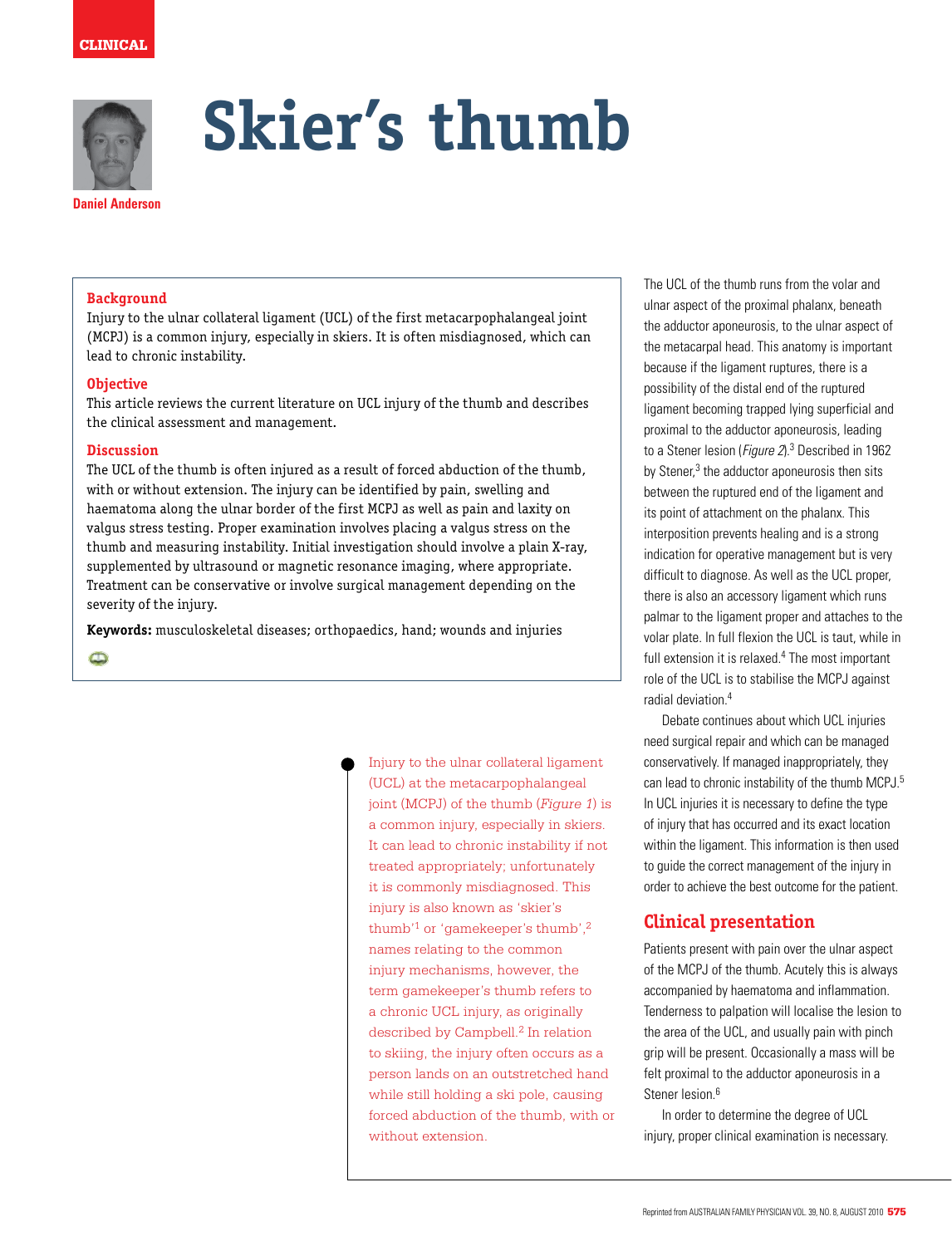



Examination should start with initial observation looking for any deformities both with the hand at rest and in flexion. Sensation should be examined next, followed by active movements of all joints in the thumb. This followed by examination of passive movements and if possible, resisted movements to assess tendon function.

Then the ligaments of the thumb are assessed. Importantly, if there is any concern regarding the possibility of fractures to the first metacarpal or proximal phalanx of the thumb, then plain X-rays should be obtained prior to stress testing of the UCL, as these fractures are a contraindication to valgus stress testing.

Examination of the UCL proper involves applying a valgus force with the thumb in 30 degrees of flexion. If there is more than 30 degrees laxity, or 15 degrees more laxity than on the noninjured side, rupture of the UCL is likely. The thumb is then examined in full extension with a valgus stress to assess the accessory collateral ligament. If there is less than 30 degrees valgus laxity, or 15 degrees or less than on the noninjured side, the accessory collateral ligament is intact. If valgus laxity is greater than 30 degrees, or 15 degrees more than on the noninjured side, then the accessory collateral ligament is also ruptured. If the accessory collateral ligament is still intact a Stener lesion is less likely.<sup>7</sup>

Heyman et al<sup>8</sup> found that a valgus instability of greater than 35 degrees with the joint in extension indicated tears of both the proper and accessory UCL, with Stener's lesions present in 87% of cases. They found that valgus stress testing of the MCPJ in both extension and at 30 degrees flexion was highly predictive.<sup>8</sup> Acutely it can be very difficult to examine the patient's thumb due to pain and inflammation. As such, examination of the thumb MCPJ under local anaesthetic has been found to be beneficial in patients up to 1 week postinjury as it allows a more thorough examination of MCPJ stability.<sup>9</sup> The local anaesthetic should be injected into the ulnar aspect of the MCPJ to act as a nerve block, before assessment of joint laxity. If unable to adequately examine the thumb, a referral to a specialist hand surgeon or sports physician is warranted.

It is also important to remember that where the injury has occurred due to trauma, patients should be assessed for other injuries.

## **Investigation**

First line investigation of injuries to the first MCPJ is plain anteroposterior and lateral X-rays of the thumb. The purpose of the X-ray is to assess for avulsion fractures (Figure 3), which are usually easily visible on plain X-ray and impact on the management plan for the patient. In cases where an avulsion fracture is present, valgus stress testing should still be performed.7

Much research has been conducted on the most accurate investigations of UCL injuries, particularly ultrasound and magnetic resonance imaging (MRI). Most studies of ultrasound show a sensitivity and specificity of around 80%.10 Some authors advocate the use of MRI as a superior modality with claims of sensitivity and specificity of 100%.<sup>11,12</sup>

A review by Papandrea et al<sup>13</sup> found three level 1 studies investigating the use of ultrasound for UCL injuries. Their study suggested an average specificity of 81% and sensitivity of 76%. In the same study they found no level 1 studies looking at MRI.<sup>13,14</sup>

Based on the current evidence, no conclusion can be made regarding imaging modalities. As the accuracy of each modality will vary depending on the radiologists' experience, perhaps the best option is discussion with the local radiologist after thorough clinical examination. Future studies are needed to provide more clarity in this area of UCL injuries.

## **Management**

The aims of management are a stable MCPJ of the thumb. The treatment is therefore based on the degree of injury to the UCL.

## **Conservative management**

Immobilisation in a protective splint is the recommended treatment for incomplete ligamentous lesions.3,14 The splinting allows radial stress on the thumb to be avoided and gives the ligament time to heal. Conservative management is suitable in those patients with less than 30 degrees of valgus laxity in extension of the MCPJ and less than 15 degrees difference between sides, with no evidence of avulsion fracture on X-ray.<sup>7</sup>

Conservative treatment involves the initial use of a plaster of Paris thumb spica cast including the wrist until initial inflammation has resolved (usually about 1 week). Then the patient is switched over to a thermoplastic splint, allowing movement at the interphalangeal joint of the thumb. The position of the splint involves holding the MCPJ in slight flexion with gentle stressing in ulnar deviation. The interphalangeal joints should not be immobilised in the splint. During the period of splint immobilisation, the patient should undergo supervised hand therapy.

After 4 weeks, gentle flexion/extension exercises can begin with the splint being worn between sessions. The splint should remain on at all times apart from during therapy sessions for 6 weeks, after which time it should only be worn during high risk situations such as manual labour. Progressive strengthening exercises may begin after 8 weeks, but unrestricted activity is not allowed until after 12 weeks.3